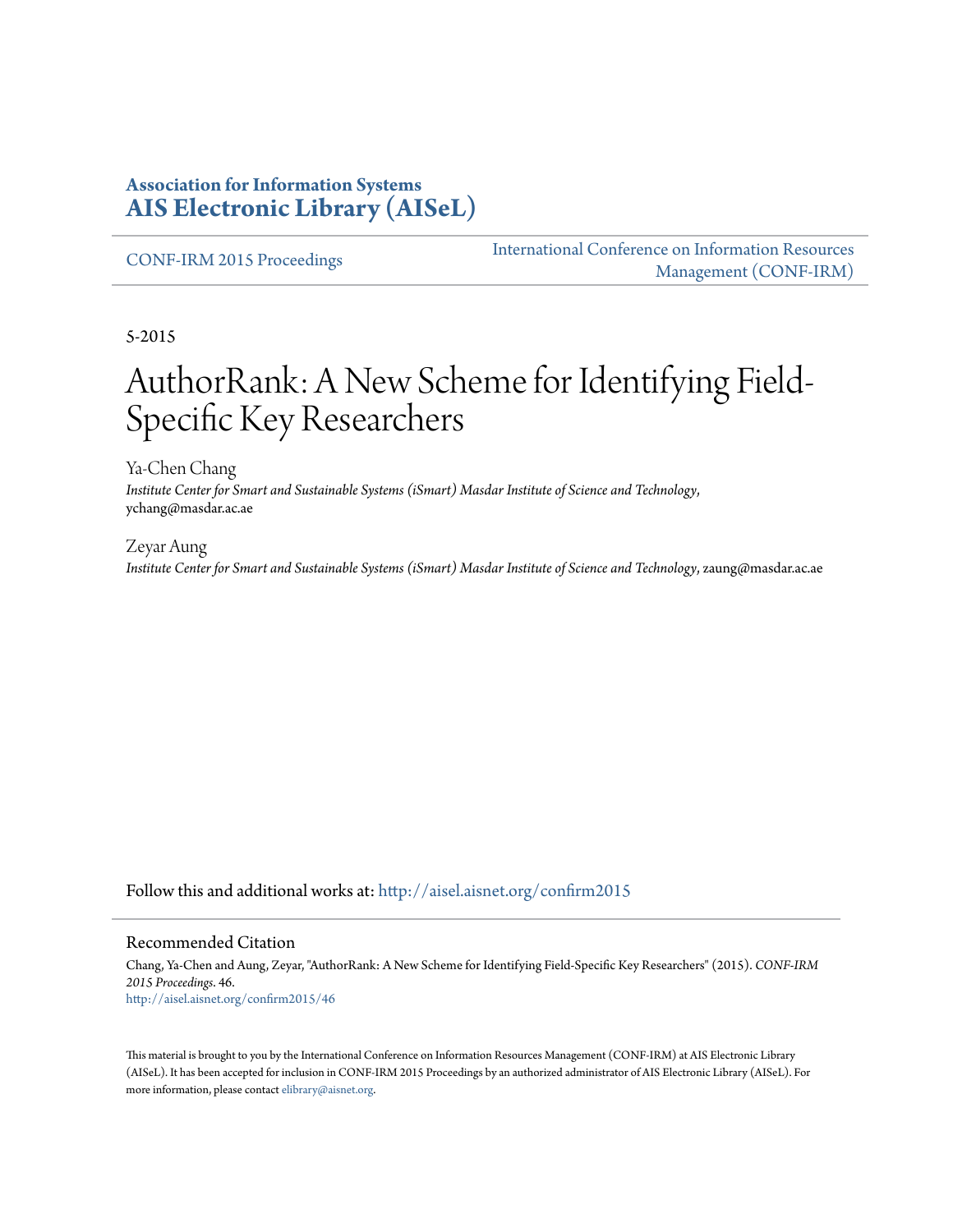# **P01. AuthorRank: A New Scheme for Identifying Field-Specific Key Researchers**

Ya-Chen Chang Institute Center for Smart and Sustainable Systems (iSmart) Masdar Institute of Science and Technology Abu Dhabi, UAE ychang@masdar.ac.ae

Zeyar Aung Institute Center for Smart and Sustainable Systems (iSmart) Masdar Institute of Science and Technology Abu Dhabi, UAE zaung@masdar.ac.ae

### *Abstract*

When navigating into a new research field, it is important to identify papers with greatest impact and prominent authors which we can refer to. This work is motivated by the need to identify key authors in research fields. Traditional indices such as *h*-index only show the overall performance of an author. However, researchers generally contribute to more than one fields of research in their career, which makes it impractical to use *h*-index for identifying a key researcher in a research field. In this paper we propose a new PageRank-based scheme named "AuthorRank" for identifying key researchers in a specific field. We show that the proposed ranking system performs better than *h*-index does.

### *Keywords*

Author Ranking, Publication Ranking, IEEE Xplore, PageRank.

# **1. Introduction**

With the flourishing development of the Internet and web technology, nowadays people tend to search for information from the Internet. Since a large number of resources would be matched to a given query, ranking technique is crucial for all kinds of search engines. When it comes to academic search, it has some characteristics which are different from web page search. One of the characteristics that we should be considering when implementing ranking techniques is that a paper can only cite papers published earlier than it, and the citations could not be modified after publishing. This causes latest papers hardly get high ranking in citation-based ranking system. Another characteristic is that except for citations, there are various information could be considered using as ranking factors, such as titles, abstracts, reference, authors, journals and vice versa.

Several algorithms have been proposed to improve the way paper is ranked. Some of them are inspired by the famous PageRank algorithm (Page et al., 1999), while others consider properties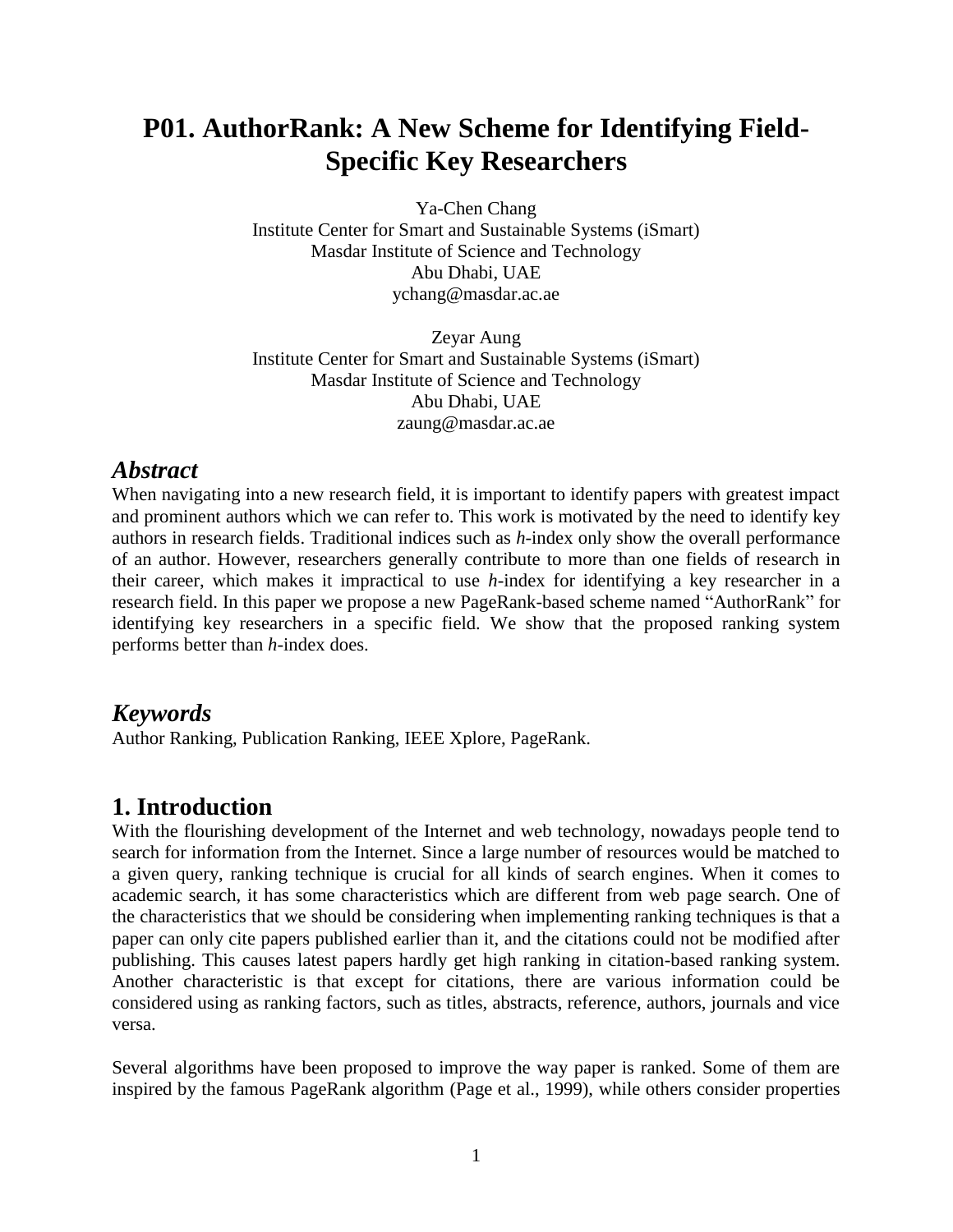like author-paper relationship (Nie et al., 2005; Yan and Lee, 2007). However, currently neither search engines nor the online databases in the library could tell which author is more important from the others in a specific field. There are works been done to propose new algorithm for author ranking in either micro-blog (Kong and Feng, 2011) or question answer portal (Chen and Nayak, 2008), but little work has been done in the academic fields. There are some methods for identifying influential researchers, such as h-index and Highly Cited Researchers, but none of them have the ability to rank researchers in a specific field.

Identifying key authors in research fields help researchers to find important paper more quickly and give researchers a general sense on which opinion leader in that field is. Therefore, it is crucial to find out proper methodology for ranking authors in the target field for academic communities. In this paper, a PageRank-based technique is introduced. The core idea is that an author's rank should be calculated from both the impact of his paper and the order listed in the author list.

The paper is organized as follows: related works on this topic are presented in Section 2. In Section 3 we proposed a field-specific author ranking algorithm, and details of the implementation are described in 4. In Section 5 we present the experiment result and evaluate its performance. Section 6 concludes the paper with future work.

# **2. Related Work**

There are a lot of similarities between ranking web pages, ranking researchers in academic field and ranking key opinion leaders in social network. All of them have citation (retweet) relationship which can be transformed into a directed graph. Link analysis algorithms like PageRank and Hypertext Introduced Topic Selection (HITS) (Kleinberg, 1999) are the most popular algorithm for ranking webpages. These algorithms are later used for identifying the key opinion leader in social networking or academic paper ranking. For example, IP-Influence (Romero et al., 2011), considering passivity of users, is a HITS-based approaches, while the variants of PageRank, such as TunkRank (Tunkelang, 2009) and TwitterRank (Weng et al., 2010) are based on a user graph which is constructed according to following relationships in twitter. In addition to user graph, some researches use a user-tweet graph, which emphasizes real interaction between users and tweets, like TURank (Yamaguchi et al., 2010) and topic-specific author ranking algorithm (Kong and Feng, 2011). Link analysis also works well on expertise analysis if users in a question answering system behave properly (Chen and Nayak, 2008).

Since author ranking in academic communities is based on the contribution of their published papers, it would be helpful for examining paper ranking algorithm to get some idea for building the author ranking algorithm. There have been several algorithms consider not only the number of citations but also other factors which could be used to measure the quality of the paper. For example, Authority-Based Ranking (Hristidis et al., 2008) determines ranking by simultaneously taking citations, authors, publication venues, and relevance to queries into account. Both PopRank (Nie et al., 2005) and Browsing-Based Model (Chen and Nayak, 2008) utilize the author-paper relationship. The difference between them is that PopRank considers the publication venue-paper relationship apart from citations and the author-paper relationship. To give recent papers a fair credit, there are researchers defined the age damping factor, which consists of decay time and the age of paper, for the papers in their proposed algorithm (Hwang et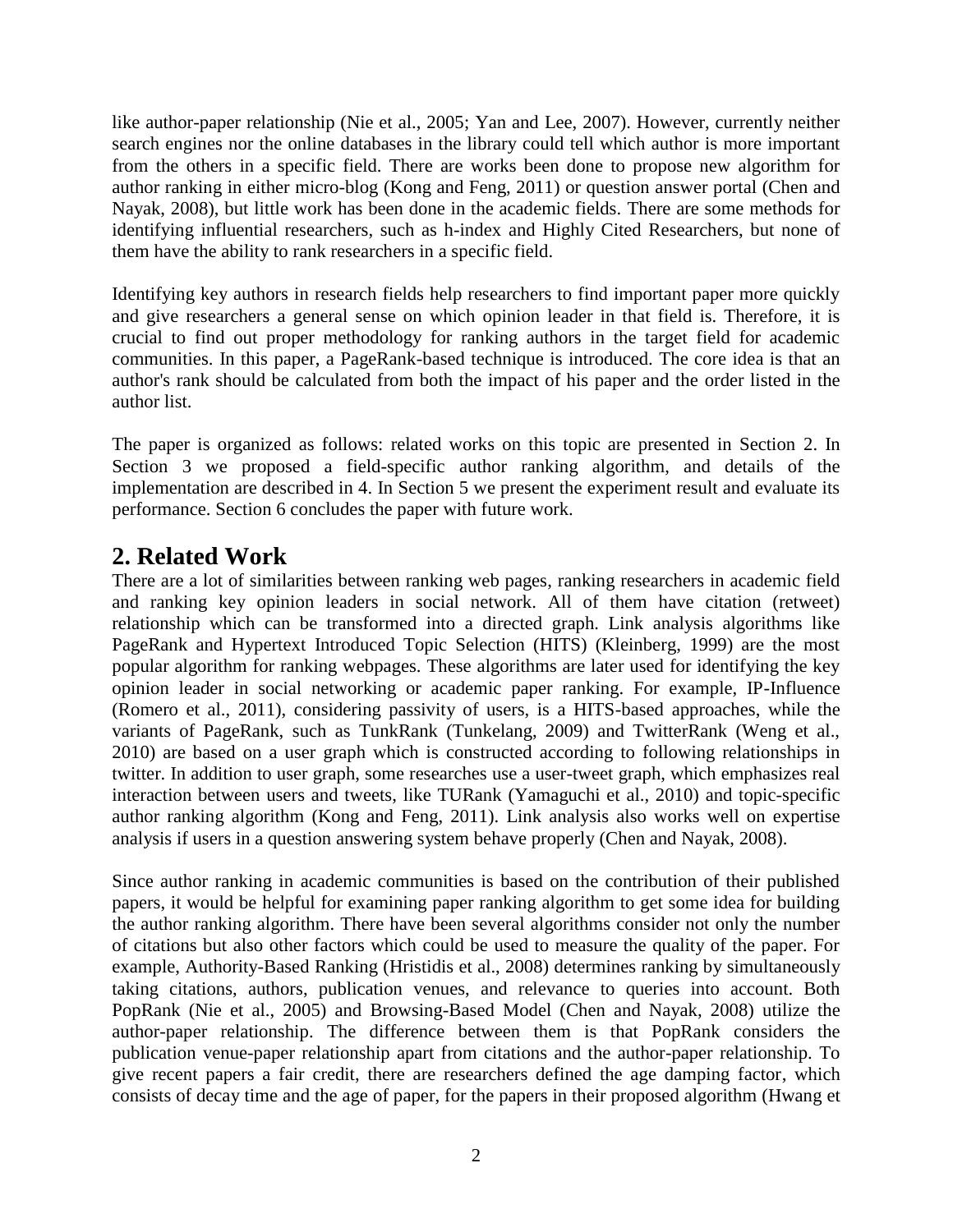al., 2010). CiteRank modifies PageRank algorithm by initially distributing random surfers exponentially with age, in favor of more recent publications (Walker et al., 2007).

To the best of our knowledge, there is only little work done on author ranking in the academic communities, especially for identifying key authors in a specific field. So far, the most famous method for measuring the productivity and impact of the publication works of a scholar is *h*index. The basic idea of *h*-index is that a scientist has index *h* if *h* of his or her  $N_p$  papers have at least *h* citations each, and the other  $(N_p - h)$  papers have fewer than *h* citations each (Hirsch, 2005). In recent studies, *h*-index has been proved to be valid (Bornmann and Daniel, 2006; Bornmann et al., 2008). However, *h*-index has several shortcomings, such as its weakness to differentiate between significant works in the past (but not anymore) and the works which are trendy (Sidiropoulos et al., 2007) and its tendency to put newcomers at a disadvantage (Cronin and Meho, 2006; Glanzel, 2006). Since *h*-index is more about the productiveness of a scientist, there are several other indices like *a*-index (Jin et al., 2007), *m*-index (Bornmann et al., 2008) and *hw*-index (Egghe and Rousseau, 2008) proposed to address the peer assessment. Therefore, some researchers recommend a combination of indices be used for evaluative purposes (Bornmann et al., 2008; Jin et al., 2007; Liu and Rousseau, 2007).

However, *h*-index and its variants all overlook the impact of the order of the author in the author list and none of them can be used to find important author in a specific field. To solve these problems, Osaka et al. (2012) proposed a matrix called Author and Paper Matrix (APM). The APM is shown as a direct graph which consists of a matrix of nodes. Each node, generated from a paper, represents the binding of the paper and an author of that paper. The co-author and related-paper are factors to determine edges and weight of edges between nodes. The lead author is considered to be most influential while the last author is deemed to be the one responsible for the paper. The weaknesses of this research are that the result of the ranking algorithm depends the search result of third-party searching engines, and they did not consider the time factor, such that paper publish long time ago tend to have higher score then recent published papers. In this work we tried to solve the above problem be introducing a normalization of time factor.

The lack of related research motivates us to develop a new technique for finding out the author ranking in a research field. In our approach, we consider both the impact of the paper and the order of the author to get an accurate author ranking. Since link analysis has good performance on author ranking in both social networking and question answering portal, we first use PageRank algorithm to address the citation relationship in order to measure the impact of the paper. Then, we add a parameter to take time effect into account because paper can only cite papers published earlier than it, which would underrate the value of recent papers. The author ranking is based on the paper rankings, and each author would gain different scores depending on their order in each paper. With this, we developed a field-specific author ranking algorithms that could extract key authors from a selected research field.

# **3. Model and Methodology**

The core idea of our methodology is that an author's ranking should be calculated from both the impact of his paper and the order listed in the author list. In the following subsections we address the details of the methodology.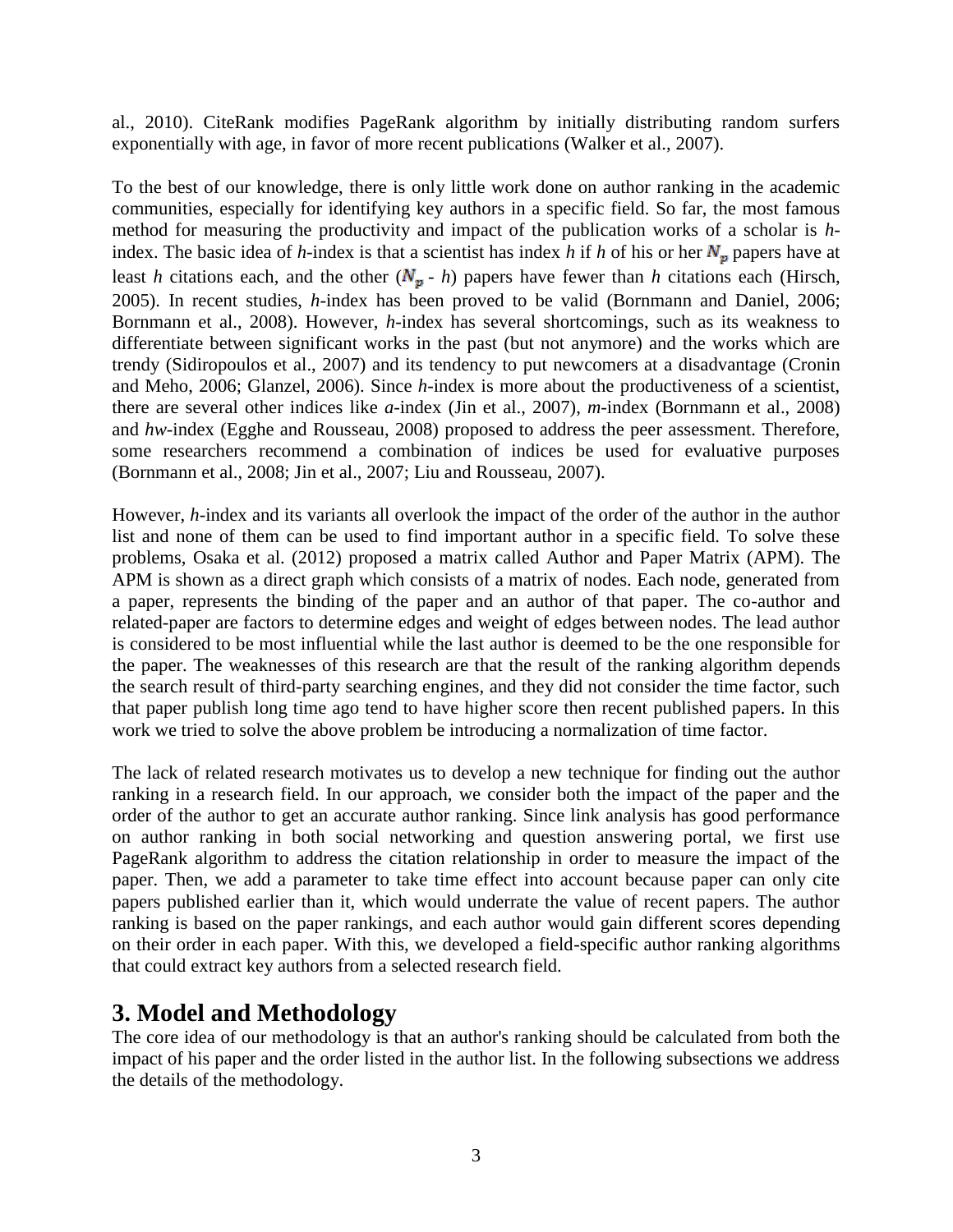#### **3.1 Ranking Algorithm**

To generate a list of important authors in the target field, it is important to figure out a reasonable method to extract all the related papers in a field for further process. One way to classify the topic of the paper is by keywords. Therefore, in this study, we first choose a target field, and then we select a set of keywords which best describe the target field. By filtering the papers which contains the selected keywords, we can generate a list of paper related to the target field.

Next, we rank the selected papers by their relative importance. In the field of paper ranking, most of the proposed algorithms consider many other factors such as author and journal or time. For example, Walker et al. (2007) proposed a technique which considers the publication time of a paper as a factor. However, these methods often require additional information such as conference and journal ranking, making it harder to implement. In our work we use a modified-PageRank algorithm as the ranking algorithm. Since the citation relationship of the papers can be viewed as a directed graph, we can apply PageRank algorithm easily without extra information other than citation relationship. The original PageRank algorithm is described as follows:

PageRank<sub>i</sub> = 1-d + 
$$
d \sum_{j \in B_i} \frac{PageRank_j}{O_j}
$$
, where:

- $i = 1, 2, ..., n$ : *n* is the total number of papers in the dataset.
- $\bullet$  d: a damping factor which can be set between 0 and 1. It is usually set to 0.85 according to the researchers who proposed PageRank algorithm (Brin and Page, 1998).
- $\bullet$   $N:$  the total number of papers in the network.
- $\bullet$   $j = 1, 2, ..., n$ : *n* is the total number of papers citing paper *i*.
- $\bullet$   $B_i$ : the set of papers citing paper *i*.
- $\bullet$   $O_i$ : the number of outgoing links from paper *j*.

However, the publication time of a paper greatly affects the number of citation a paper has. A paper published earlier tends to have more citation than paper published recently. In order to compensate for this effect, we divide the original PageRank value by a time factor in deriving a publication rank (PubRank):

$$
PubRank_i = \frac{PageRank_i}{\log(year_c - year_i)}
$$
, where:

- $i = 1, 2, ..., n$ : *n* is the total number of papers in the dataset.
- PubRank<sub>i</sub>: paper  $i$ 's paper ranking.
- PageRank<sub>i</sub>: a value counted by PageRank algorithm for paper  $i$ .
- $year_c$ : current year (e.g., 2015)
- year<sub>i</sub>: paper  $i's$  publication year.

In PubRank, each paper  $i^{\prime}$ s ranking is its PageRank value divided by a logarithm value of current year minus paper  $i^{\prime}$ s publication year. By dividing the time factor, we get a hopefully time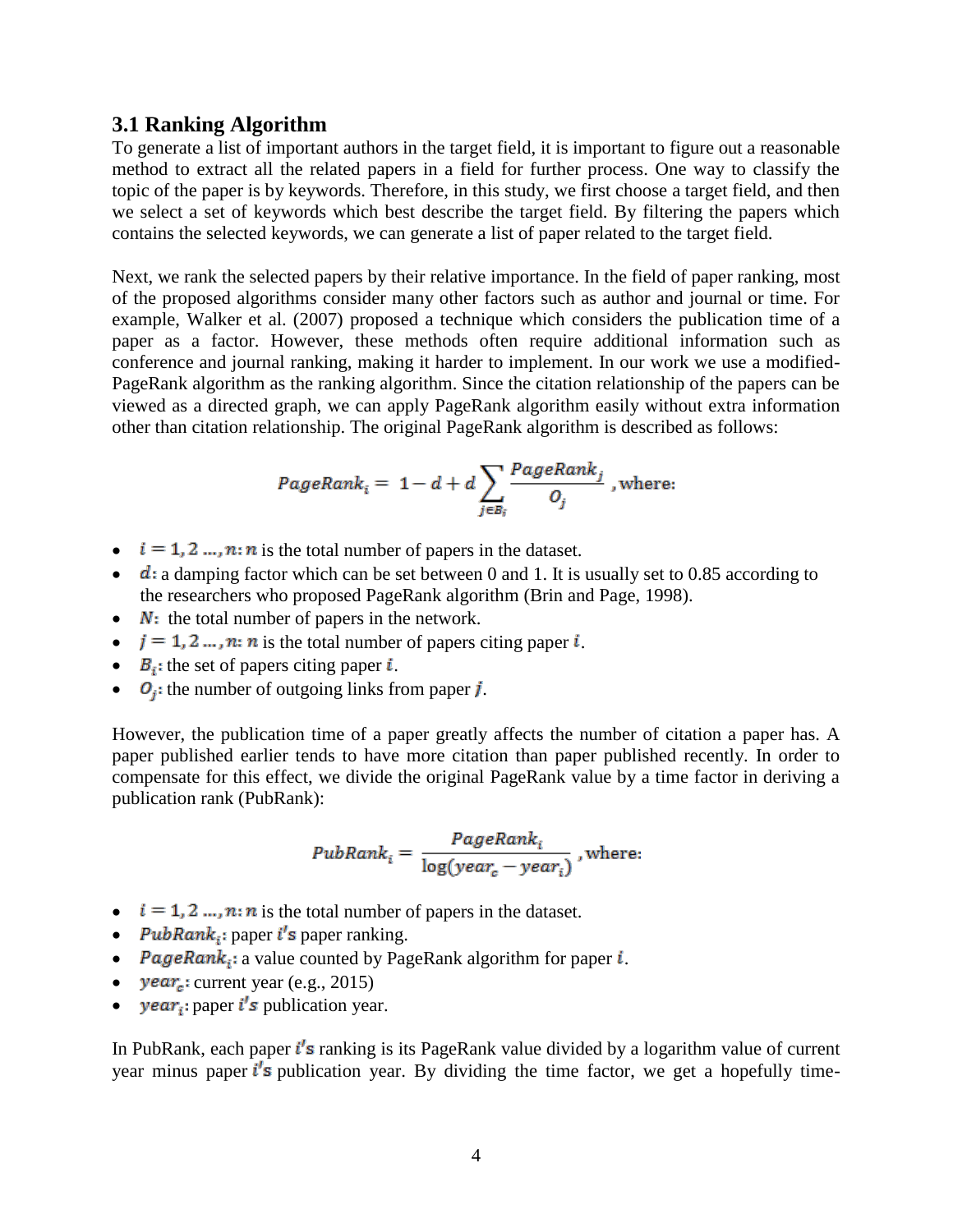independent ranking of the papers. In our experiment this method generates good results in that we find important papers published recently with rank higher than those published very long ago.

After calculating the PubRank of the select papers of the target field, we can calculate a rank for the authors involved in these papers. The AuthorRank algorithm is describes as follows:

$$
AuthorRank_a = \sum_{p \in paper(a)} PubRank_p \cdot w_{p,r} \text{ , where: }
$$

- $a = 1, 2, ..., n$ : *n* is the total number of authors in the specific topic.
- $paper(a)$ : author  $a's$  number of papers in the specific topic.
- $p = 1, 2, ..., n$ : *n* is author  $a'$  is total number of papers in the specific topic.
- *PubRank*<sub>p</sub>: a value counted by PubRank algorithm for paper  $p$ .
- $w_{p,r}$ : author  $a^r s$  weight in paper p, which  $\sum w_{p,r} = 1$ . The value of the weight depends on author  $a'$ s order **r** of the authorship in paper **p**. There are more details about  $w_{p,r}$  in the next section.

In AuthorRank, we first multiply paper  $p'$ s PubRank value with author  $a'$ s weight in paper p to get a value representing author  $a^{\prime}$ s score for paper p, and then we sum all values getting from author  $\alpha$  to get author  $\alpha'$ s total score. The final score represent the author ranking of a specific author in a target field.

Summarizing the algorithm, the algorithm is composed of three parts:

- Extract related papers for a specific field using a group of keywords which best describes a field.
- Calculate the modified-PageRank on the extracted papers.
- Weighted-sum the PageRank of all the papers an author published. A weight is determined by the order of the author in the author list.

### **3.2 Keyword Selection**

The task of identifying keywords which best describe a target field is a critical problem in that it seriously affect the field of the selected paper. In this work we either manually select the keywords by ourselves or use the top keywords provided by websites such as Google Scholar or Microsoft Academic Search. However, it is possible to develop a clustering-based algorithm for identifying top keywords for describing a field. Also keywords usually have synonyms, i.e. two different keywords conveying the same concept. When selecting keywords, we should also include the keywords with similar meaning, or else we may miss papers that use different keywords than those we selected.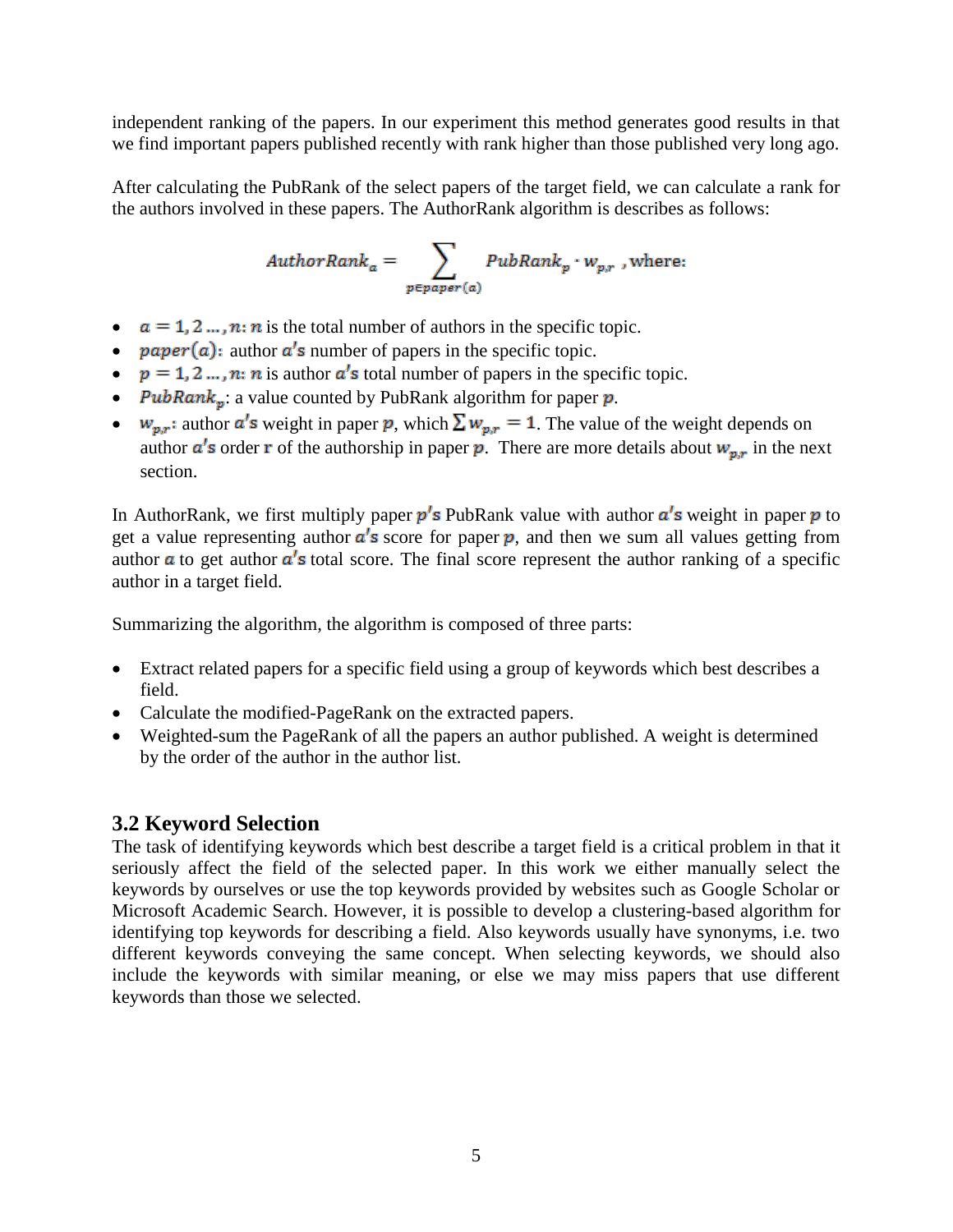# **4. Implementation**

### **4.1 Dataset Attributes**

In our experiments, we used IEEE Xplore Digital Library data, which was crawled in April 2014. The crawler, written in Python, sends a POST request to IEEE Xplore Digital Library in order to get the BibTex and citation information. The data downloaded from webpages would be first parsed to JSON format, and then would be stored in MongoDB. Note that the citation relationship in the database forms a strongly connected component (SCC), so all the cited paper can be found in the same database. The basic information of the dataset is shown in Table 1.

|           |           | No. Papers No. Authors No. Keywords |
|-----------|-----------|-------------------------------------|
| 1,428,568 | 1,023,544 | 799,888                             |

**Table 1**: Characteristics of IEEE Xplore Digital Library (as of April 2014).

In order to have a better understanding for the data, Figure 1 shows the distribution of the number of times a paper is cited. As shown in the figure, most of papers have been cited at least one time. The average number of citations per paper is 4.42. Figure 2 shows the distribution of



the number of authors per paper. Most of papers have two authors. The average number of authors per paper is approximately 3.

**Figure 1**: The distribution of the number of times a paper is cited.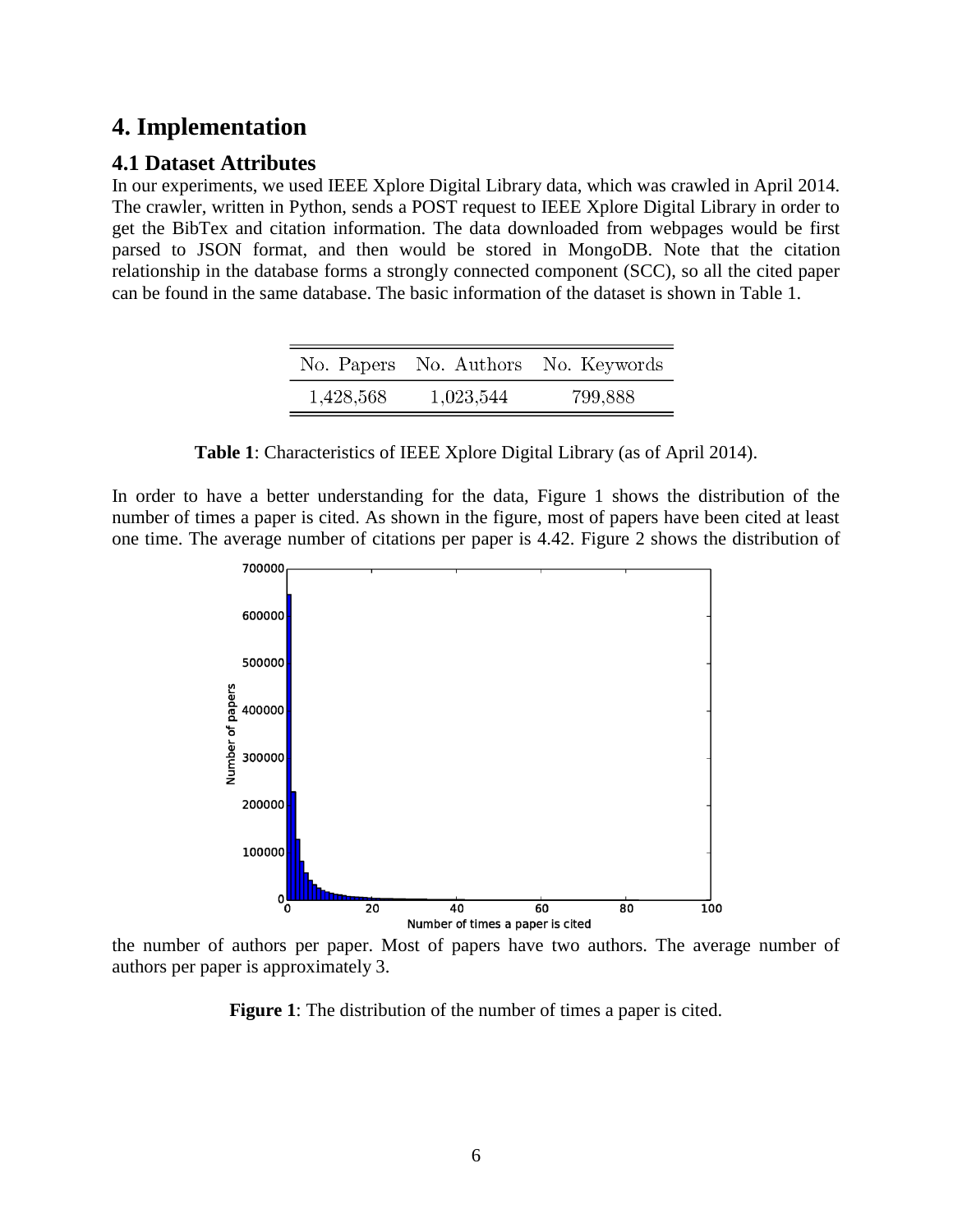

**Figure 2**: The distribution of the number of authors per paper.

#### **4.2 Keyword and Parameter Selection**

Since our purpose is to find out a list of key authors in a specific field, we selected three fields of study including Computer Vision, Operating System and Networking to measure the author ranking algorithm. A set of keywords defined as being relevant to a field of study is generate from Microsoft Academic Search, which has a page listing top keywords in a specific field of study. We collect top 13 keywords for each field. The top 13 keywords in three fields are shown in Table 2. These keywords are used to select papers for each field. We implemented all the ranking algorithms to these papers to generate a list of important author in the target field.

Table 3 shows the weighting factor of the authorship. The weight is determined by the order of the author in the author list. We experimented on several combinations and finally get a reasonable weight for each author. Finally, we compare our result with h-index to test the performance of the author ranking algorithm.

#### **4.3 Program Implementation**

Since we are using MongoDB as our data store, all the data processing steps are written in Javascript with MongoDB's Javascript shell. The PageRank algorithm is implemented in the MapReduce (Dean and Ghemawat, 2008) model, which is natively supported by MongoDB. Since PageRank is an iterative algorithm that needs to be run iteratively until the result converges. We implement each iteration as a MapReduce task and run it iteratively until the L2 norm of the difference between current and previous iteration is smaller than some  $\epsilon$  value. In our implementation,  $\epsilon$  is selected to be 0.001, where most PageRank can converge within 20 iterations.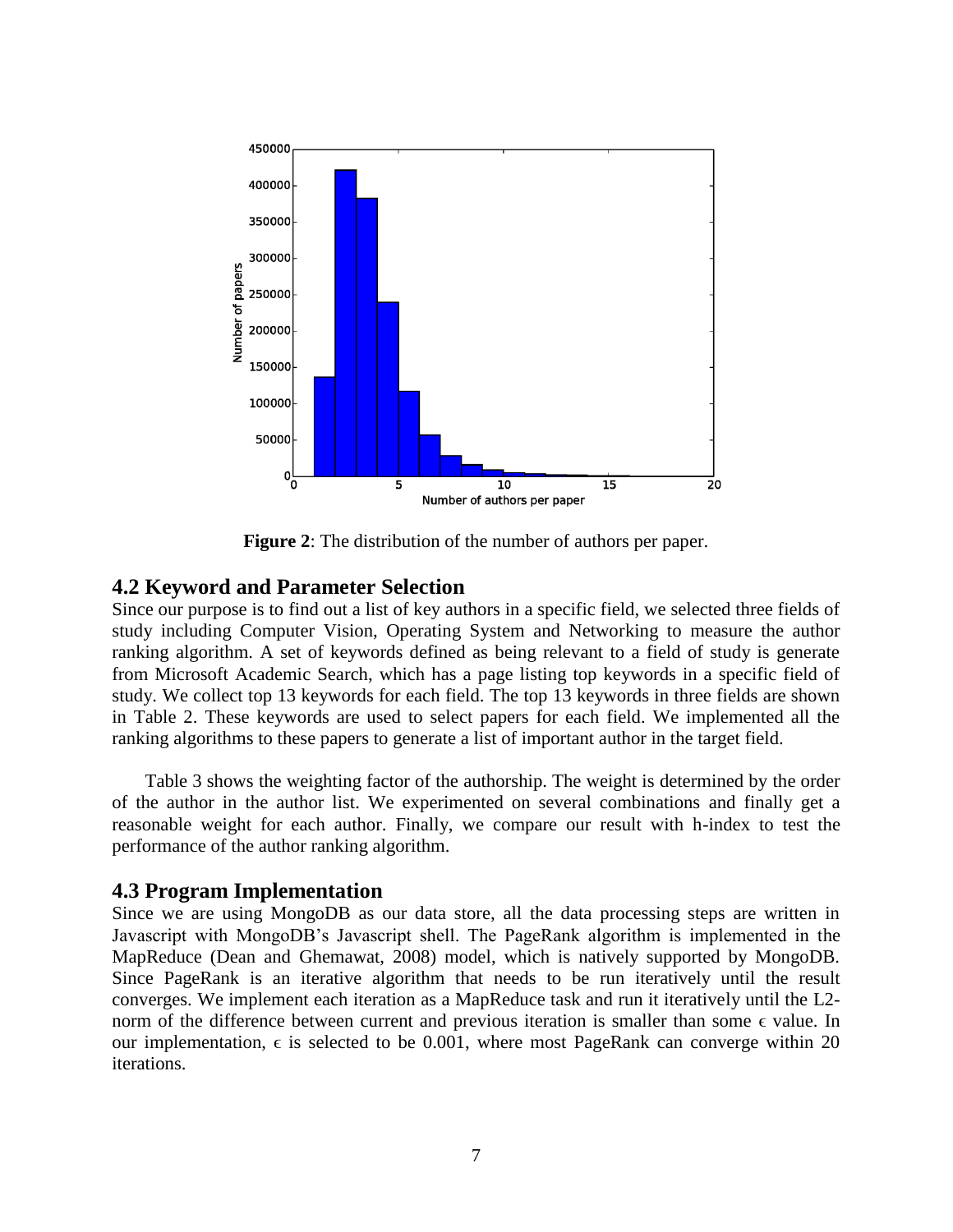| <b>Operating Systems</b> | Networking             | Computer Vision    |
|--------------------------|------------------------|--------------------|
| <b>Operating Systems</b> | Computer Network       | Computer Vision    |
| Storage System           | Ad Hoc Network         | Three Dimensional  |
| Distributed System       | Sensor Network         | Feature Extraction |
| File System              | Wireless Network       | Image Features     |
| Distributed File System  | Wireless Communication | Image Processing   |
| Virtual Machine          | Communication System   | Image Sequence     |
| Virtual Memory           | Peer To Peer           | Image Segmentation |
| Shared Memory            | Network Topology       | Image Registration |
| Fault Tolerant           | Quality of Service     | Face Recognition   |
| Real Time                | Signal To Noise Ratio  | Object Recognition |
| Scheduling Algorithm     | Congestion Control     | Object Detection   |
| Energy Efficient         | Fading Channel         | Edge Detection     |
| Priority                 | Routing Protocol       | Optical Flow       |

**Table 2**: The top 13 keywords in three selected fields.

|                  | $1st$ author | $2nd$ author | $3rd$ author | $4^{\text{th}}$ author | $n^{\text{th}}$ author |
|------------------|--------------|--------------|--------------|------------------------|------------------------|
| 1 author         | 1.0          |              |              |                        |                        |
| 2 authors        | 0.7          | 0.3          |              |                        |                        |
| 3 authors        | 0.6          | 0.3          | 0.1          |                        |                        |
| 4 authors        | 0.45         | 0.3          | 0.15         | 0.1                    |                        |
| <i>n</i> authors | 0.45         | 0.3          | 0.15         | 0.05                   | $0.05/(n-4)$           |

**Table 3**: The weighting factor table of the authorship.

# **5. Performance**

We perform field specific author rank on three fields including "Computer Vision", "Operating System", and "Networking". The reason for choosing system-related papers is because that IEEE Xplore contains mostly such papers. After calculate the ranking, we can generate a list of top 20 authors in each field, which is shown in Table 4.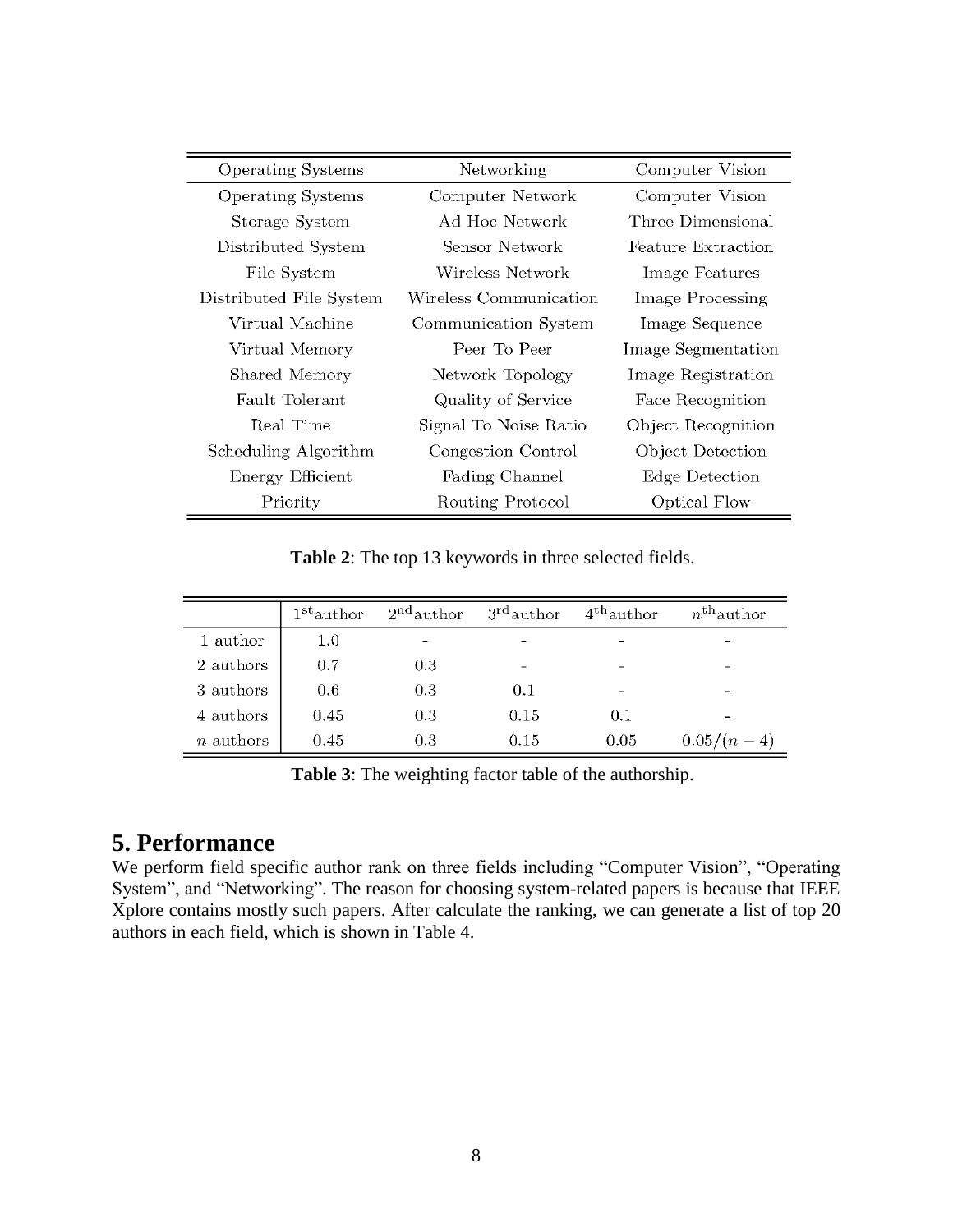| <b>Operating Systems</b> | Networking      | <b>Computer Vision</b> |
|--------------------------|-----------------|------------------------|
| Shin, K.G.               | Beaulieu, N.C.  | Chellappa, R.          |
| Kim, K.H.                | Giannakis, G.B. | Jain, A.K.             |
| Stankovic, J.A.          | Alouini, M.-S.  | Zhang, D.              |
| Baruah, S.               | Jie Wu          | Huang, T.S.            |
| Tei-Wei Kuo              | Zorzi, M.       | Fessler, J.A.          |
| Buttazzo, G.             | Hanzo, L.       | Kanade, T.             |
| Kwei-Jay Lin             | Yang Xiao       | Kumar, A.              |
| Son, S.H.                | Xin Wang        | Pitas, I.              |
| Iyer, R.K.               | Poor, H.V.      | Bovik, A.C.            |
| Jie Wu                   | Win, M.Z.       | Aggarwal, J.K.         |
| Burns, A.                | Akyildiz, I.F.  | Medioni, G.            |
| Anderson, J.H.           | Boukerche, A.   | Unser, M.              |
| Blough, D.M.             | Niyato, D.      | Bruzzone, L.           |
| Lui Sha                  | Boche, H.       | Ahuja, N.              |
| Kopetz, H.               | Lie-Liang Yang  | Nayar, S.K.            |
| Schmidt, D.C.            | Gerla, M.       | Chein-I Chang          |
| Pradhan, D.K.            | Wei Wang        | Sarkar, S.             |
| Ahmad, I.                | Xuemin Shen     | Bhanu, B.              |
| Raynal, M.               | Shamai, S.      | Gamba, P.              |
| Baruah, S.K.             | Kumar, A.       | Xiaoou Tang            |

**Table 4**: The top 20 authors in selected field generated by field-specific AuthorRank.

It is very hard to create a ground truth for author rank, since the relative importance of author is subjective. However, looking at the result we can still gain insights on the accuracy of the proposed technique. We can see from the table that results are quite accurate. For example, in the Operating System field, Shin, K.G. is known for his contribution in the real-time system domain; Baruah, S. is well known for his work in real-time system; Tei-Wei Kuo is also known for his work in real-time databases; Lui Sha is well-known for his Priority Ceiling Protocol; and other listed here are also well known for each of their contribution in the operating system field. The ranking in the Computer Vision field, Chellappa, R. is famous for his work in computer vision and pattern recognition, Jain, A.K. is also very well known for his work in computer vision. Besides, Iyer, R. K. and Boukerche, A. were elevated to IEEE fellows in 2015, which indicates newcomers are not put at a disadvantage as *h*-index. Our observation indicates that the result generated by our algorithm is quite accurate. Since the selection of keywords affects that extracted papers and thus seriously affect the final score of the author, more keyword combination can be tested. Also the weight assignment shown in Table 3 requires more tuning to achieve moderate values.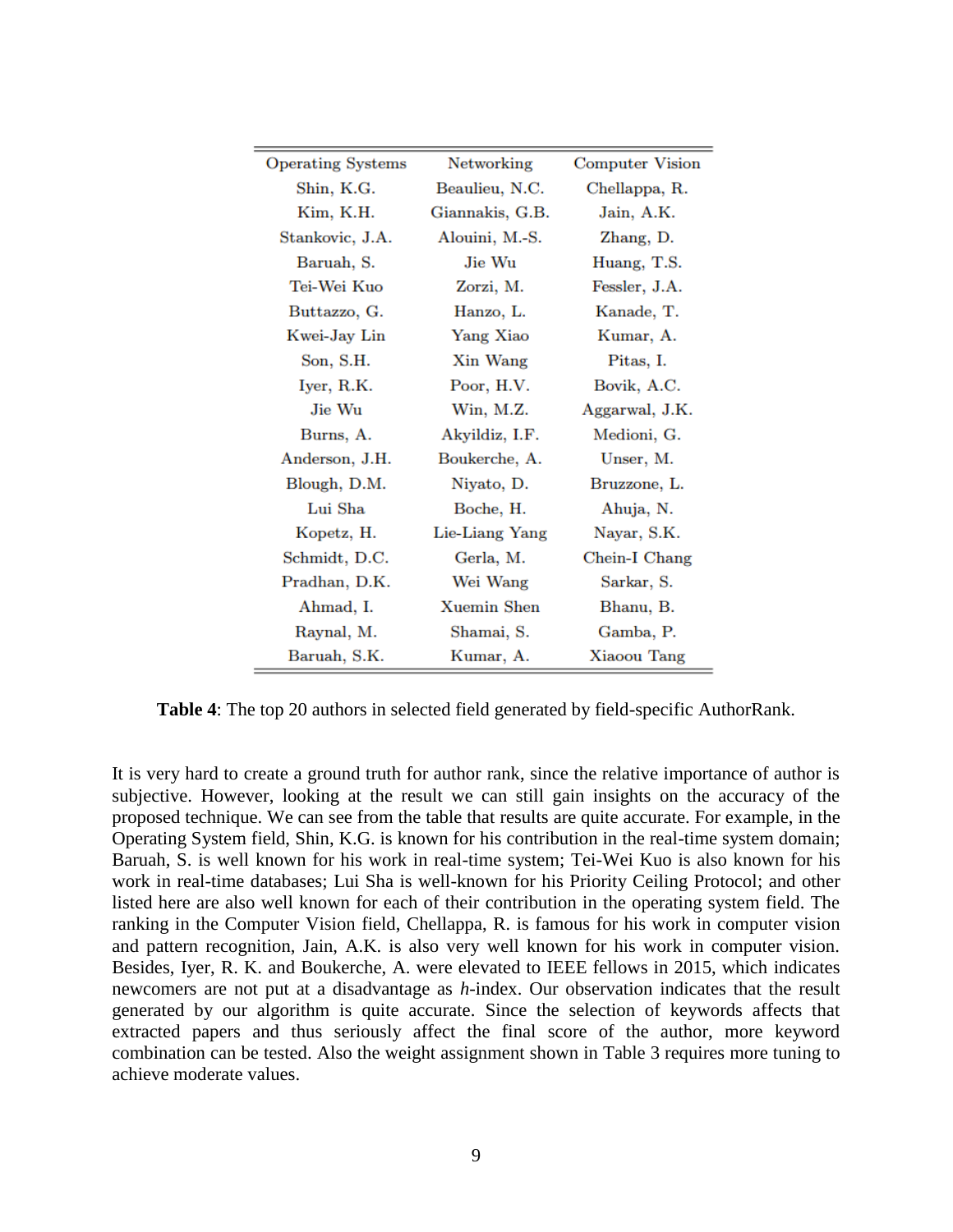| Operating Systems | Networking   | Computer Vision |
|-------------------|--------------|-----------------|
| Wei Wang          | Wei Wang     | Wei Wang        |
| Itoh, T.          | Itoh, T.     | Itoh, T.        |
| Kumar, A.         | Kumar, A.    | Kumar, A.       |
| Tanaka, T.        | Tanaka, T.   | Tanaka, T.      |
| Wei Zhang         | Wei Zhang    | Wei Zhang       |
| Fukuda, T.        | Fukuda, T.   | Fukuda, T.      |
| Sato, T.          | Sato, T.     | Sato, T.        |
| Suzuki, T.        | Suzuki, T.   | Suzuki, T.      |
| Wei Li            | Wei Li       | Wei Li          |
| Poor, H.V.        | Poor, H.V.   | Poor, H.V.      |
| Sato, K.          | Sato, K.     | Sato, K.        |
| Tanaka, K.        | Tanaka, K.   | Tanaka, K.      |
| Hanzo, L.         | Hanzo, L.    | Hanzo, L.       |
| Watanabe, K.      | Watanabe, K. | Watanabe, K.    |
| Jun Wang          | Jun Wang     | Jun Wang        |
| Wang, J.          | Wang, J.     | Wang, J.        |
| Mittra, R.        | Mittra, R.   | Mittra, R.      |
| Lei Wang          | Lei Wang     | Lei Wang        |
| Das, S.           | Das, S.      | Das, S.         |
| Watanabe, T.      | Watanabe, T. | Watanabe, T.    |

**Table 5**: The top 20 authors in selected field generated by *h*-index.

To illustrate how *h*-index performs badly on identifying important authors in a target field, we sort the list of field specific authors generated with our technique with regard to their *h*-index. The result is show in Table 5. As the reader may point out, the *h*-index rank of the three fields is complete the same. This is because if an author published a paper with one of the keywords we select, the author is included in that field. Most authors publish a large amount of papers, and they usually also cross over fields. In our case, these 20 authors all published some papers including keywords in all three fields; this is why they are all selected. The experiment shows that *h*-index is completely useless in identifying key authors in a field.

Note that in Table 5, Wei Wang appears to have the highest *h*-index in our system. Digging in to the raw data we found that it is because Wei Wang is a very common name, in the first 10 papers we looked at with this author's name on it, they are all different individuals. We did not remove it from the list because we want to show the calculated data in their original form. When counting *h*-index, it is hard to rule out with certainty that papers by a different scientist of the same name are entering into the calculation. For this reason, Bornmann and Daniel (2007)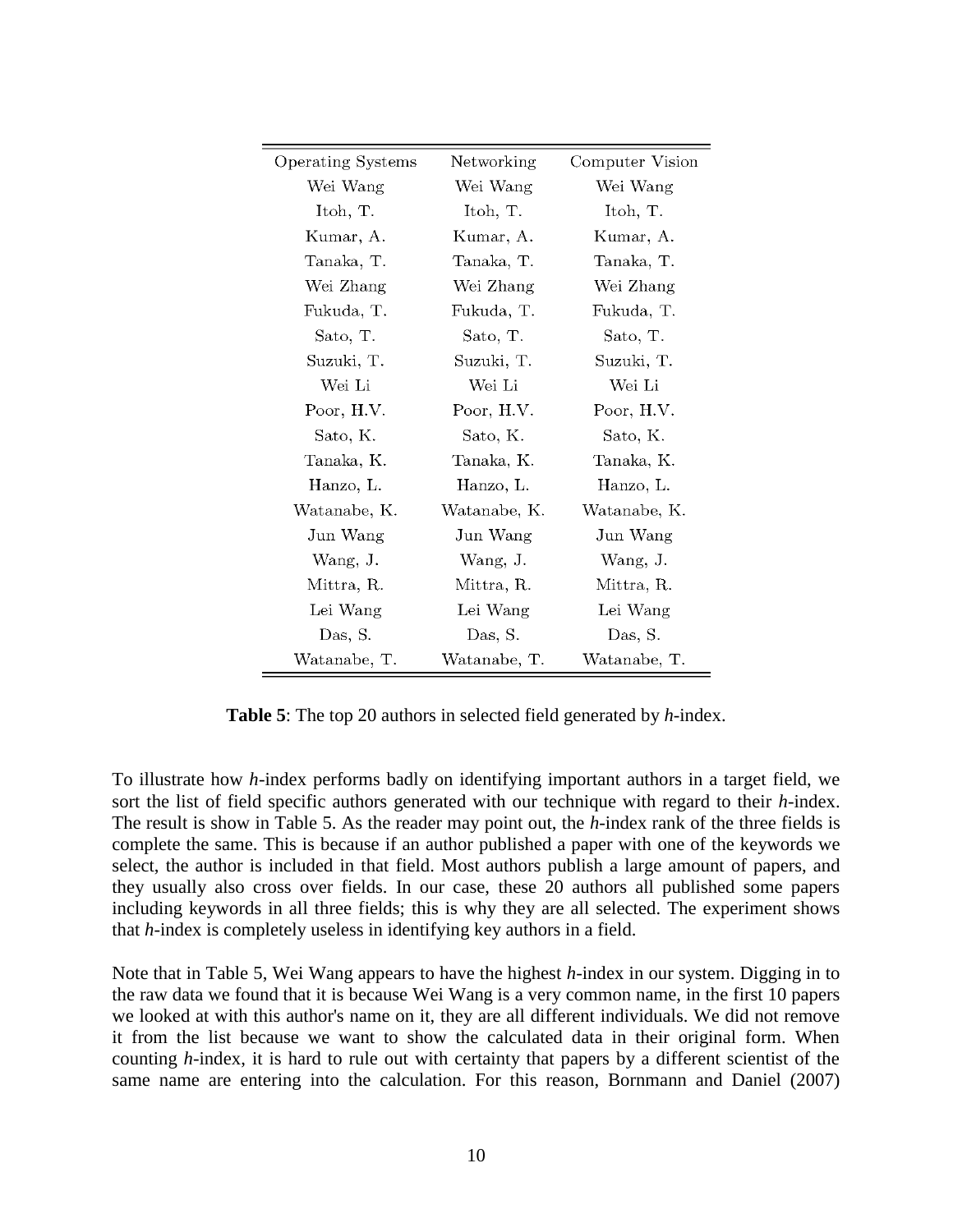recommend calculating the *h*-index on the basis of a complete list of publications that is authorized by the scientist himself or herself, which is one of the disadvantages of *h*-index.

### **6. Conclusion and Future Work**

In this paper we proposed a PageRank-based technique for identifying author ranking in a specific research field. The main difference from *h*-index is that not only can we specify a research field, but we also take the authors' order in a paper into consideration. The resulting ranking system shows much better performance than *h*-index.

A key step in our methodology is to extract field related papers from the paper database. When extracting field related paper, we need to identify a group of keywords which best describes the field. In this work we use the top-*K* keywords listed in Microsoft Academic Search system. However, the listing of Microsoft Academic Search may be inaccurate. Furthermore, keywords with similar meanings may not be selected in this way. In our future work, we should investigate clustering related algorithms and stemming algorithms to automatic group keywords with similar meaning together, so we will not miss any related paper in the filtering step. Also, a new method is required to identify a subset of keywords which can best describe the target research field.

# *References*

- Bornmann, L. and Daniel, H.-D. (2006). Selecting scientific excellence through committee peer review - a citation analysis of publications previously published to approval or rejection of post-doctoral research fellowship applicants. *Scientometrics*, 68(3), 427–440.
- Bornmann, L. and Daniel, H.-D. (2007). What do we know about the h index? *Journal of the American Society for Information Science and Technology*, 58(9),1381–1385.
- Bornmann, L., Mutz, R., and Daniel, H.-D. (2008). Are there better indices for evaluation purposes than the h index? a comparison of nine different variants of the h index using data from biomedicine. *Journal of the American Society for Information Science and Technology*, 59(5), 830–837.
- Brin, S. and Page, L. (1998). The anatomy of a large-scale hypertextual web search engine. *Computer Networks and ISDN Systems*, 30(1–7), 107–117.
- Chen, L. and Nayak, R. (2008). Expertise analysis in a question answer portal for author ranking. *Proceedings of the IEEE/WIC/ACM International Conference on Web Intelligence and Intelligent Agent Technology (WI-IAT)*, 1, 134–140.
- Cronin, B. and Meho, L. (2006). Using the h-index to rank influential information scientistss. *Journal of the American Society for Information Science and Technology*, 57(9), 1275– 1278.
- Dean, J. and Ghemawat, S. (2008). MapReduce: Simplified data processing on large clusters. *Communications of the ACM*, 51(1), 107–113.
- Egghe, L. and Rousseau, R. (2008). An h-index weighted by citation impact. *Information Processing & Management*, 44(2), 770–780.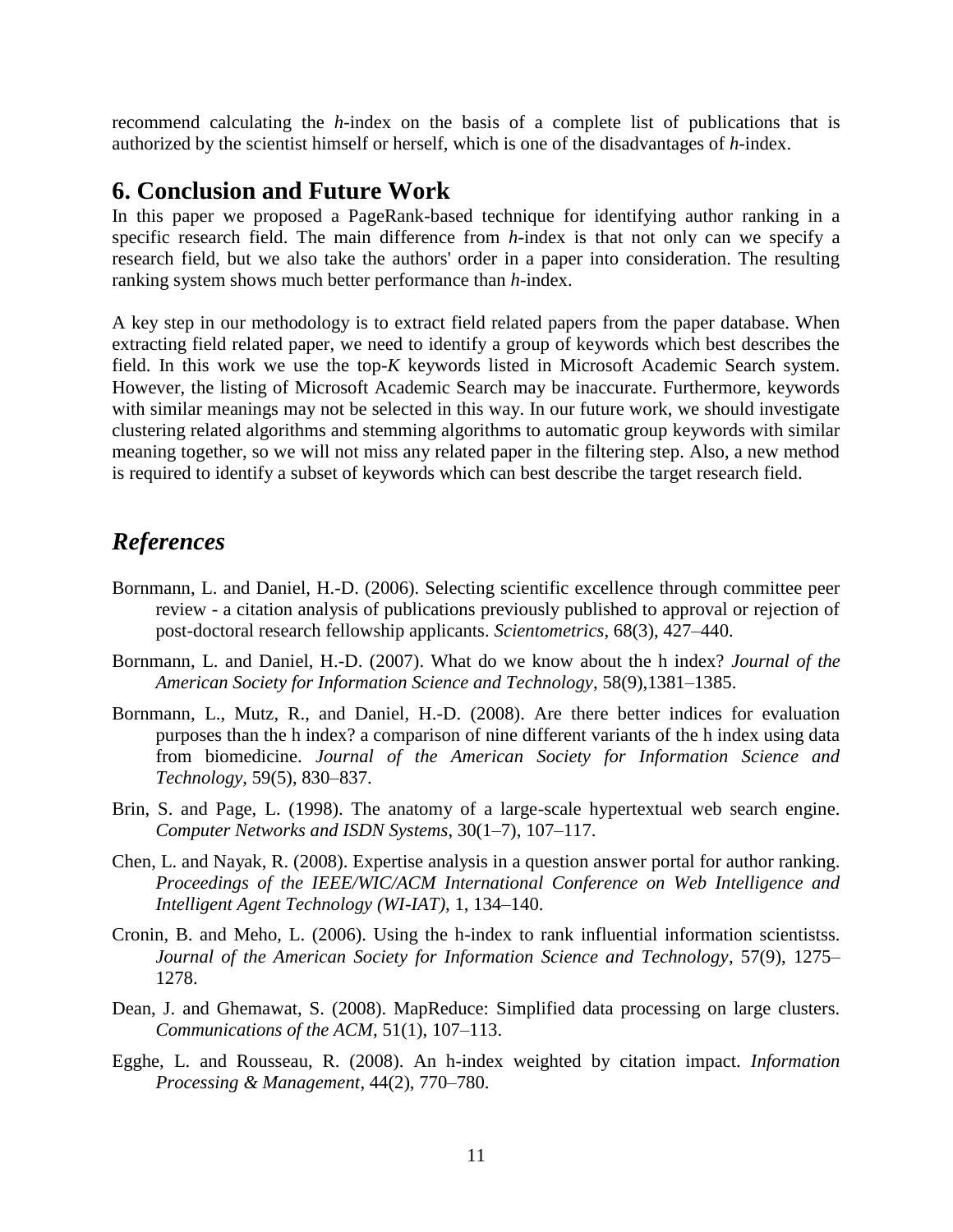- Glanzel, W. (2006). On the opportunities and limitations of the h-index. *Science Focus*, 1(1), 10– 11.
- Hirsch, J. E. (2005). An index to quantify an individual's scientific research output. *Proceedings of the National academy of Sciences of the United States of America*, 102(46), 16569– 16572.
- Hristidis, V., Hwang, H., and Papakonstantinou, Y. (2008). Authority-based keyword search in databases. *ACM Transactions on Database Systems*, 33(1), 11–14.
- Hwang, W.-S., Chae, S.-M., Kim, S.-W., and Woo, G. (2010). Yet another paper ranking algorithm advocating recent publications. In *Proceedings of the 19th ACM International Conference on World Wide Web (WWW)*, 1117–1118.
- Jin, B., Liang, L., Rousseau, R., and Egghe, L. (2007). The R- and AR-indices: Complementing the h-index. *Chinese Science Bulletin*, 52(6), 855–863.
- Kleinberg, J. M. (1999). Authoritative sources in a hyperlinked environment. *Journal of the ACM*, 46(5), 604–632.
- Kong, S. and Feng, L. (2011). A tweet-centric approach for topic-specific author ranking in micro-blog. In *Advanced Data Mining and Applications,* 7120, 138–151.
- Liu, Y. and Rousseau, R. (2007). Hirsch-type indices and library management: The case of Tongji University library. In *Proceedings of the 11th International Conference of the International Society for Scientometrics and Informetrics (ISSI)*, 11, 514–522.
- Nie, Z., Zhang, Y., Wen, J.-R., and Ma, W.-Y. (2005). Object-level ranking: Bringing order to web objects. In *Proceedings of the 14th ACM International Conference on World Wide Web (WWW)*, 567–574.
- Osaka, K., Huang, H.-H., and Kawagoe, K. (2012). Searching and ranking researchers by keywords based on author and paper matrix rank. In *Proceedings of the 2nd International Conference on Innovative Computing Technology (INTECH)*, 340–344.
- Page, L., Brin, S., Motwani, R., and Winograd, T. (1999). The PageRank citation ranking: Bringing order to the web. Technical Report 1999-66, Stanford University.
- Romero, D. M., Galuba, W., Asur, S., and Huberman, B. A. (2011). Influence and passivity in social media. In *Machine Learning and Knowledge Discovery in Databases*, 6913, 18–33.
- Sidiropoulos, A., Katsaros, D., and Manolopoulos, Y. (2007). Generalized Hirsch h-index for disclosing latent facts in citation networks. Scientometrics, 72(2), 253–280.
- Tunkelang, D. (2009). A Twitter analog to PageRank. The Noisy Channel Blog, http: //thenoisychannel.com/.
- Walker, D., Xie, H., Yan, K.-K., and Maslov, S. (2007). Ranking scientific publications using a model of network traffic. *Journal of Statistical Mechanics: Theory and Experiment*, 2007(06), 6-10.
- Weng, J., Lim, E.-P., Jiang, J., and He, Q. (2010). TwitterRank: Finding topic-sensitive influential Twitterers. In *Proceedings of the 3rd ACM International Conference on Web Search and Data Mining (WSDM)*, 261–270.